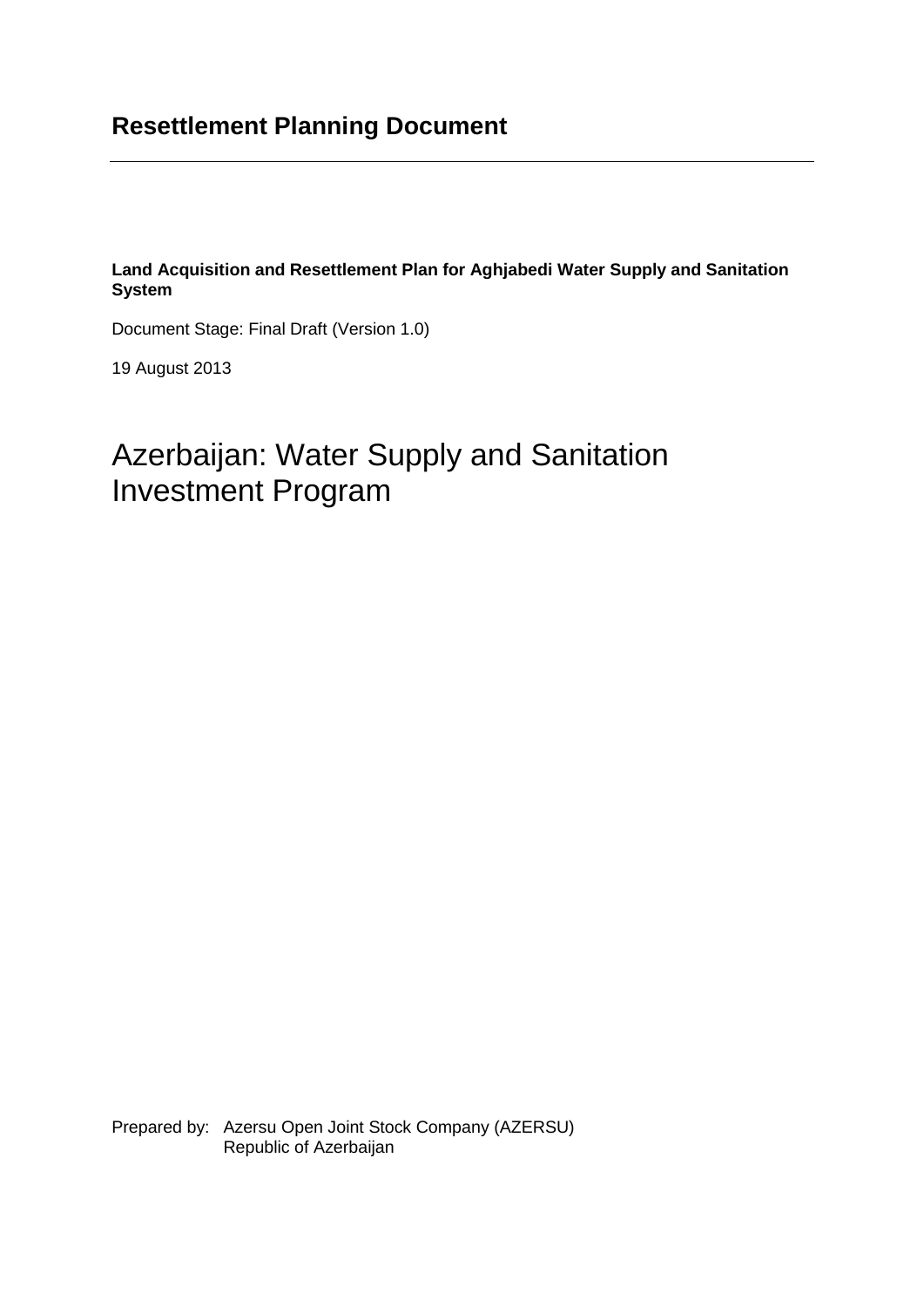## **TABLE OF CONTENTS**

| <b>Executive Summary</b>            |    |
|-------------------------------------|----|
| Introduction                        | 2  |
| <b>Subproject Details</b>           | 2  |
| <b>Project Area</b>                 | 2  |
| Description of LAR Impacts          | 3  |
| <b>Compensation and Entitlement</b> | 5  |
| <b>Cost Estimates and Budget</b>    | 8  |
| Public Participation, Consultation  | 9  |
| Organizational Set-up               | 9  |
| <b>Implementation Schedule</b>      | 10 |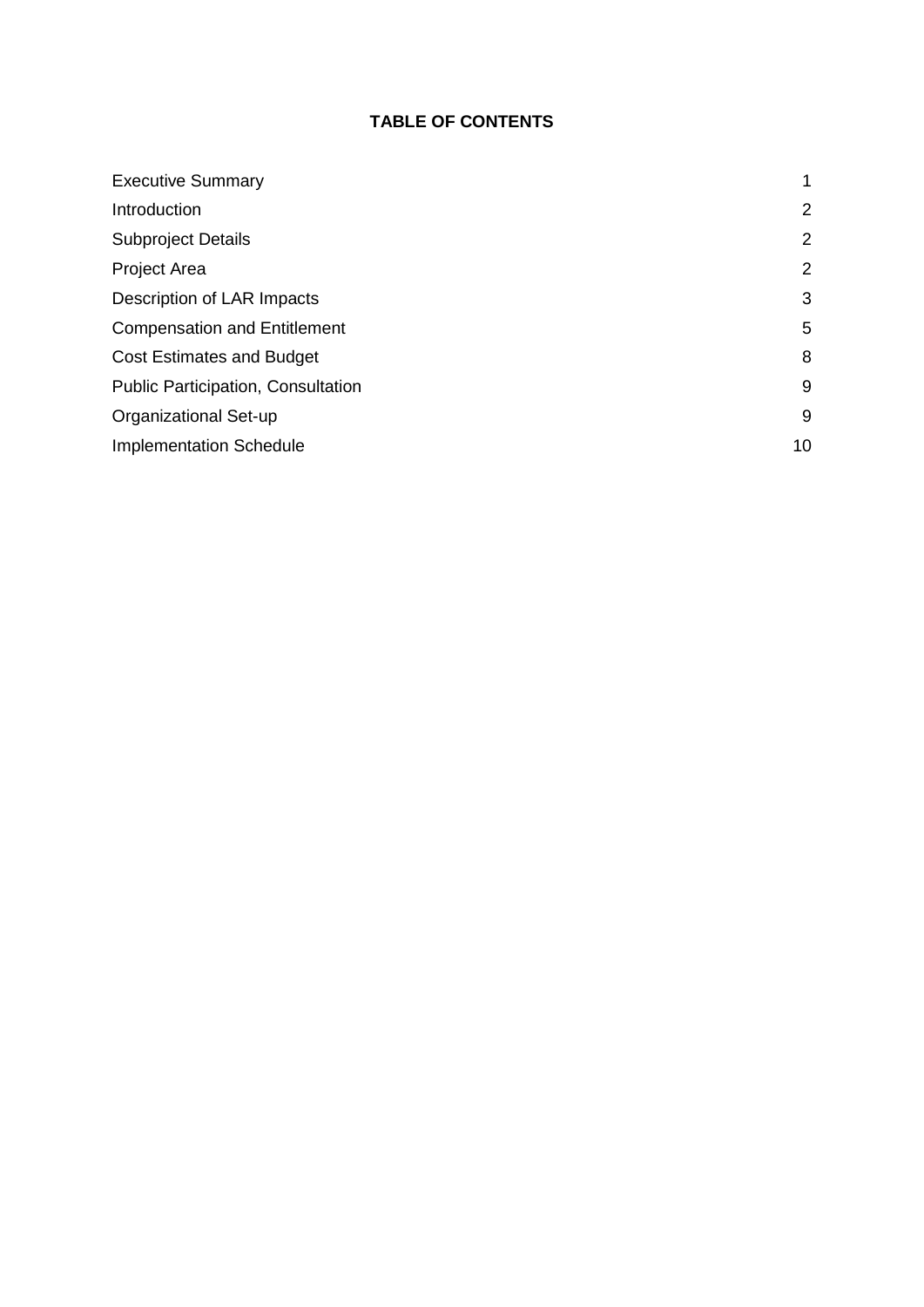#### **EXECUTIVE SUMMARY**

Azerbaijan Water Supply and Sanitation Investment Program (the Investment Program) aims to improve the water supply and sanitation systems in Azerbaijan through rehabilitation, improvement and/or construction of water supply and sanitation systems of in the country's urban settlement. The Investment Program is financed through an Asian Development Bank's Multi-tranche Financial Facility (MFF).

Land is required for locating the various facilities associated with the water supply and sewerage systems and for the ROW for water/sewage pipelines and water distribution networks. The total land requirement for the former is estimated to be less than ten hectares. About 6.2 ha land is already available with Aghjabedi SuKanal where all facilities except the Waste Water Treatment Plant (WWTP) planned under the subproject can be located. The WWTP will be located on 3.5 hectares private land which will be acquired for the purpose. The land will be acquired from two households belonging to one family, eight persons will be displaced.

One household will lose all of the land and the other will lose only 0.65 ha of the total holding of 3.42 ha. Both households have additional sources of income.

Due to low productivity of the land and as the households are moving out of agriculture ,both households have expressed a wish to receive cash compensation The compensation will be updated during implementation and the resettlement plan will be finalized and disclosed.

Compensation will be paid prior to taking over the land. None of the households are considered to be vulnerable a severe impact compensation will be paid to the household losing all of its land.

The total budget is Manat 24 857. AZERSU project management office will be responsible for implementation and monitoring of the Land Acquisition and Resettlement Plan (LARP). Once the compensation is paid, a LARP completion report will be submitted.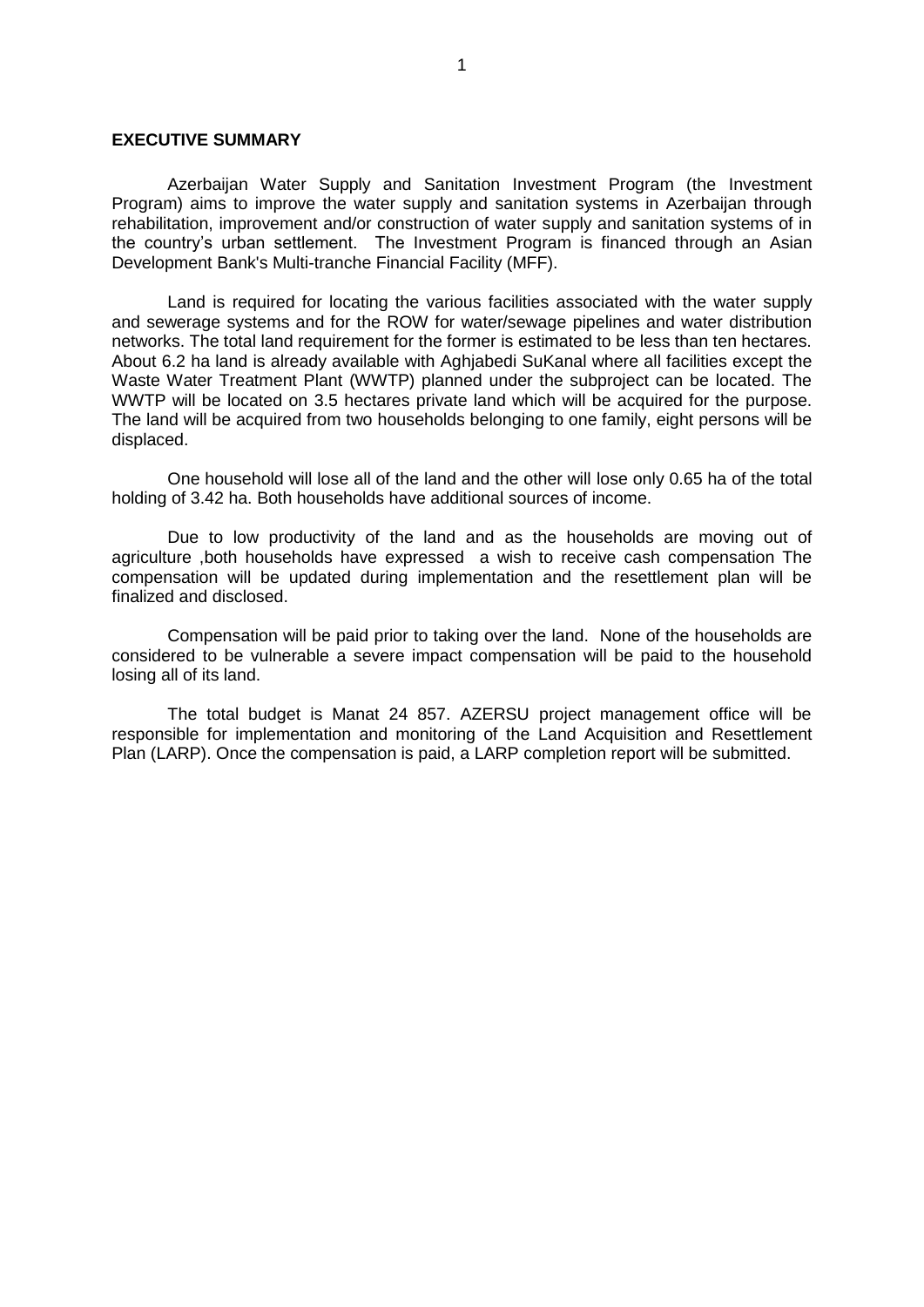#### <span id="page-3-0"></span>**INTRODUCTION**

1. Azerbaijan Water Supply and Sanitation Investment Program aims to improve the water supply and sanitation systems in Azerbaijan through rehabilitation, improvement and/or construction of water supply and sanitation systems of in the country's urban settlement. The Investment Program is financed through an Asian Development Bank's Multi-tranche Financial Facility (MFF).

2. Subprojects under the Investment Program entail construction of water reservoirs, waste water treatment facilities and distribution networks that could potentially entail acquisition of land and resettlement (LAR) impacts. In order to address such impacts, the Investment Program has developed a Land Acquisition and Resettlement Framework (LARF) in accordance with the Azerbaijan Government policies on land acquisition and in consonance with the ADB Safeguard Policy Statement (2009)..

3. The Aghjabedi subproject has very small LAR impacts and therefore it is categorized as 'B' for involuntary resettlement. However, since the sub-project involves acquisition of a small area of privately owned land, this resettlement plan (LARP) has been prepared as is required under the Investment Program LARF and the ADB policy.

#### <span id="page-3-1"></span>**SUBPROJECT DETAILS**

4. The Aghjabedi subproject involves reconstruction and improvement of the existing water supply and sewerage system which would benefit 36,000 residents of the town.

5. The main components of the water supply systems are:

- Rehabilitation of two existing bore wells and construction of 8 new ones and the  $\bullet$ necessary in take chambers;
- Construction of service roads between boreholes;  $\bullet$
- Rehabilitation of the two existing reservoirs and construction four new ones.
- Construction of water treatment plant and associated facilities;
- Laying of main pipe lines and the distribution net work

6. The Sewerage system component of the subproject involves construction of pump stations, collector and effluent discharge pipelines, wastewater treatment plant and associated workshop and office buildings.

7. Construction activities is supposed to be completed over a period between 2013 and 2017.

#### <span id="page-3-2"></span>**PROJECT AREA**

-

8. Aghjabedi district is located in the plains of Mil and Karabakh along both banks of Gargar River and has a population of  $125,700<sup>1</sup>$  spread over one town and 45 villages. Agriculture and animal husbandry are the main stay of the economy. The district headquarters, Aghjabedi town, has a population of 47,700 who will be primary beneficiaries of the proposed water supply and sanitation system.

<sup>1</sup> Official web site of *Azerbaijan State Statistical Committee.* 1 January 2012.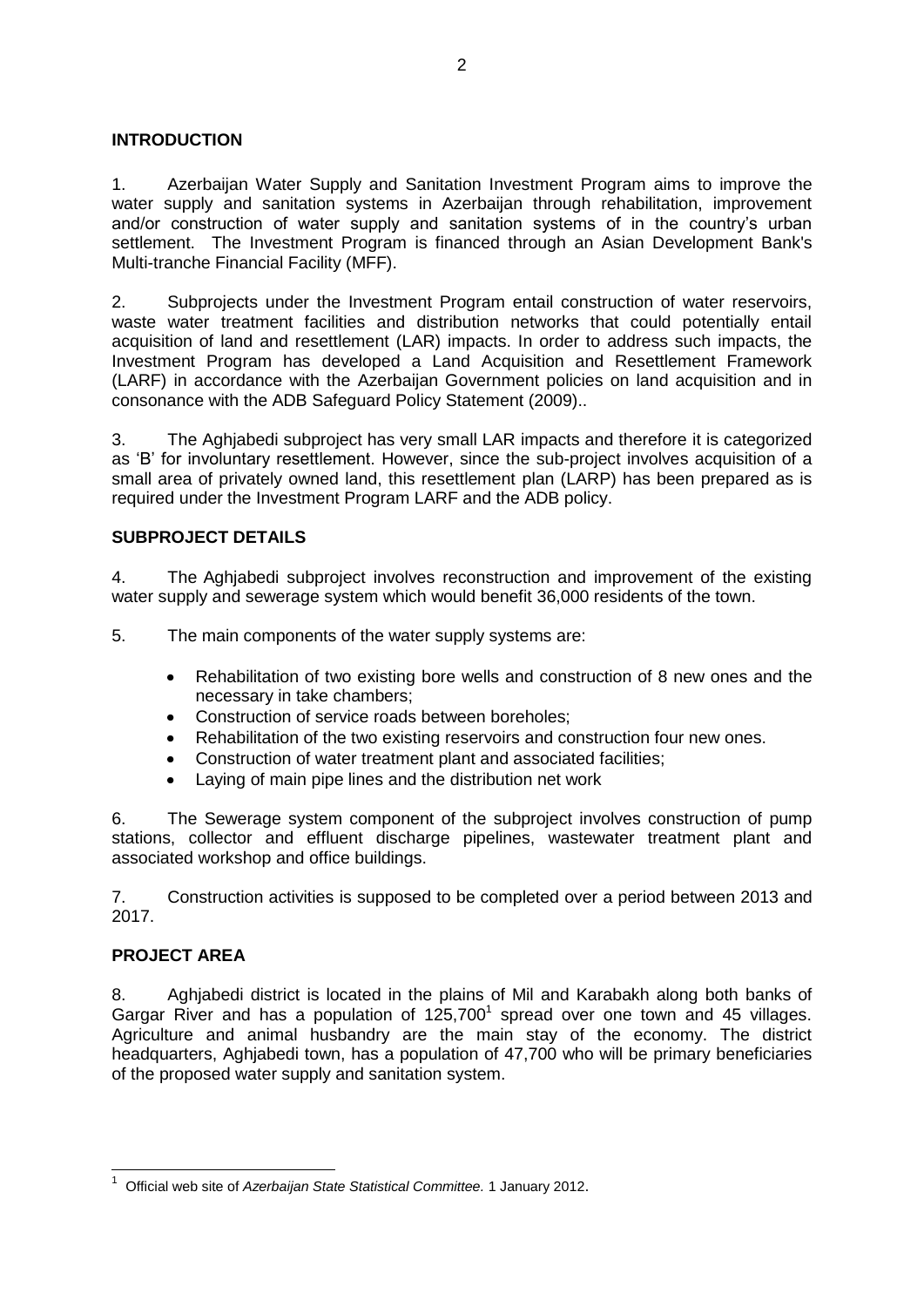9. The bore holes and reservoirs will be located in Muganli village 13 km south-west of Aghjabedi. The WWTP will be located on the north-western periphery of the town. The layout of the Aghjabedi Water Supply and Sanitation subproject is given in Annex 1.

#### <span id="page-4-0"></span>**DESCRIPTION OF LAR IMPACTS**

#### *Permanent LAR Implications*

10. Land is required for locating the various facilities associated with the water supply and sewerage systems and for the ROW for water/sewage pipelines and water distribution networks. The total land requirement for the former is estimated to be less than ten hectares. About 6.2 ha land is already available with Aghjabedi SuKanal where all facilities except the Waste Water Treatment Plant (WWTP) planned under the subproject can be located. The WWTP will be located on private land which will be acquired for the purpose from two households affecting eight persons.

11. The main pipelines and the collector/distribution networks will be laid along the right of way (ROW) of existing roads and therefore will not involve acquisition of privately owned land outside the right of way.

12. AZERSU will inform ADB and update the resettlement plan and submit to ADB for approval prior to possessing the land for construction. The land requirement and ownership status details for the major components are given in table 1.

| <b>Component</b>                                                                                                                   | Area of land available (ha)                                                                        | <b>Ownership status</b>                     |
|------------------------------------------------------------------------------------------------------------------------------------|----------------------------------------------------------------------------------------------------|---------------------------------------------|
| Bore holes, water intake<br>chambers and associated<br>facilities                                                                  | 3.2 ha. available at the<br>existing bore hole site is<br>adequate for locating all<br>facilities. | Aghjabedi SuKanal                           |
| Water reservoir and service<br>station, intake chamber, water<br>treatment facilities, admin<br>building and associated facilities | 3.0 ha. available at the<br>existing pump station site<br>adequate for locating all<br>facilities  | Aghjabedi SuKanal                           |
| Wastewater treatment plant                                                                                                         | $3.50$ ha.                                                                                         | Privately owned farmland,<br>to be acquired |

#### **Table. 1 Details of Affected Lands**

#### *Temporary Impacts*

13. During the construction phase land may be temporarily needed for borrow pits, dump sites, storage areas and similar other purposes. The civil works contractors are directly responsible for identification and procurement of such areas. Before they occupy any land, they are required to obtain the permission of the landowners and to enter into agreement on use of land and compensation measures. Such agreements will be based on the following principles:

- Rent shall be agreed between contractor and the land owner based on the loss of revenue during the period of its use by the contractor;
- Affected land and/or attachments on the land will be restored to its pre-program condition. Permanent damages, if any, will be compensated in cash.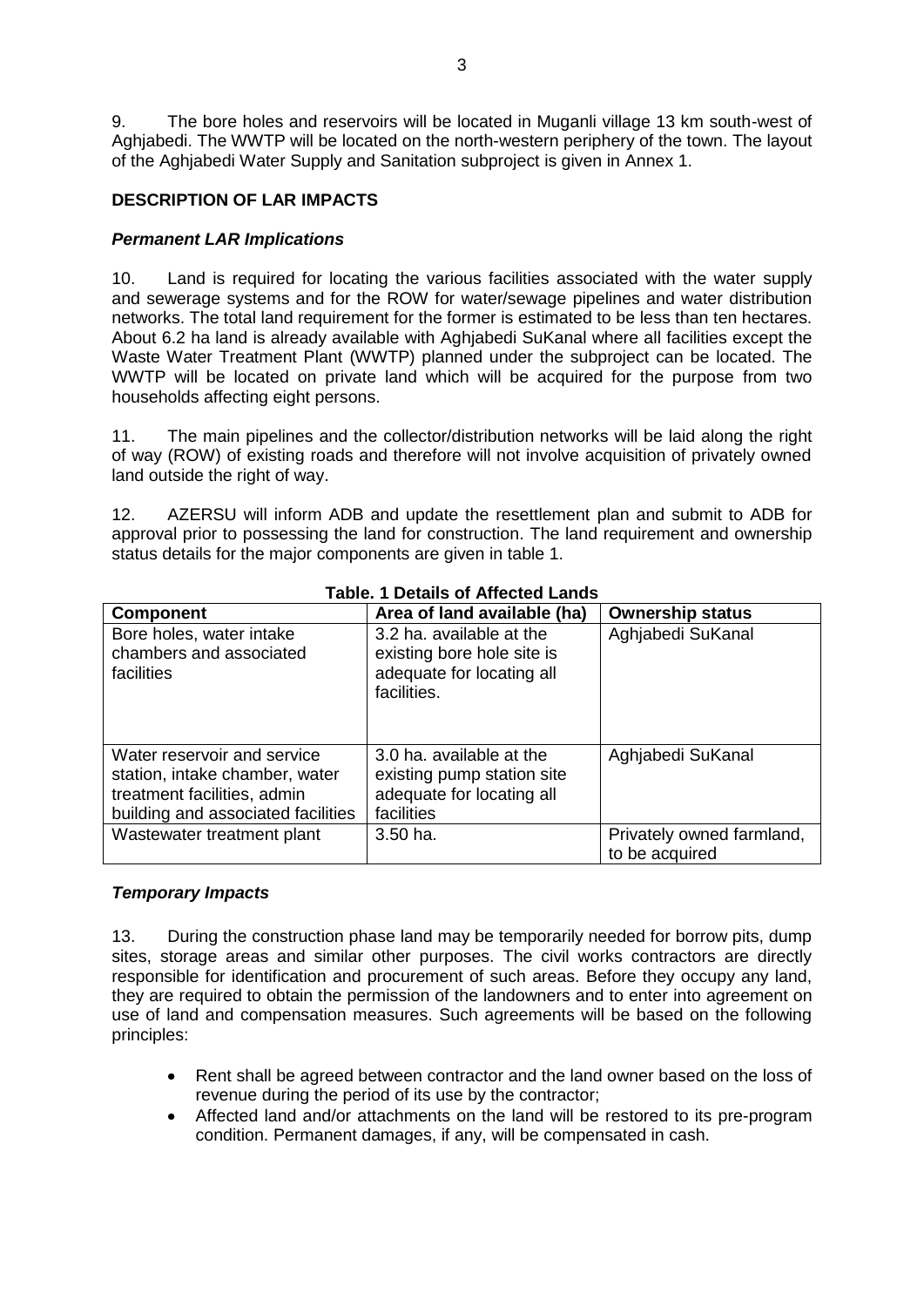14. Occupation of any land without the prior permission and agreement of the landowners shall not be permitted. These conditions will be specifically spelled out in the subproject civil works contract documents.

15. The laying of water supply distribution/sewage collection network within the town will entail temporary disruption of road traffic, pedestrian movements and to some extent, disruption of businesses. All efforts will be made to minimize the inconvenience to public during the construction phase. Specific measures will include (a) appropriate phasing of construction activities in order to limit the disruption to a block of area is at any one time; (b) coordination with the Rayon authorities on traffic diversion/blocking off roads and (c) involvement of the Water Users Association in informing the towns people and soliciting their cooperation.

## *Profile of Project Affected Households*

16. The land required for the WWTP consists of plots owned by two branches of the same family. The land is intermittently used for growing cotton. Lack of adequate workforce within the family and the cost of inputs, it was reported, are making cultivation increasingly uneconomic. Annual production of cotton was reported as around 3.5 tons/ha providing a net income of about AZN 210 per ha. Basic socioeconomic details of the affected households are given below:

17. **Household A**: The household will lose their entire holding of 2.85ha. The land parcel is still in the name of late husband (Ahmedov Rahbar Gudrat oglu). For the time being, the widow together with her two sons (one of them is disabled) lives as family unit. The elder son operates a taxi which is the primary source of income of the family. The average monthly income of the family is reported as AZN 400.

18. **Household B**: Head of the household is Ahmedov Gudrat Hamid. This family consists of five persons. The head of the family is in government service. His married son is engaged in trade of agriculture produce. They are losing only 0.65 ha of their total holding of 3.42 ha. The total average monthly income of the family is reported as AZN 500.

19. Both land parcels were leased (by verbal agreement) by another person and used for cereal cultivation. However, the lessee (user) has already stopped cultivating the land.<sup>2</sup> He was started using the area in 2011 and by that time he was aware of acquisition process of the land. He was informed by the owner that the land is going to be acquired for state needs and he can only use this land until the acquisition starts. Thereby, the user (lessee) did not invest on the land and cultivates at the mentioned period for only seasonal crops.

20. There are no trees or structures on the land.

21. Both households live in Aghjabedi town in their own houses with electricity, water and gas connections. Being town dwellers and due to poor productivity from the land, they are in the process of moving out of agriculture and even though, one household will lose all its land, there is an additional source of income as one son operates a taxi service and as they are moving out of agriculture, they are most likely to invest compensation money in business activities. They also would be the beneficiaries of the proposed water supply and sanitation system.

22. Both HHs indicated preference to receive cash compensation for affected land.

 2 It was confirmed during the field visit of the Consultant (May 2013).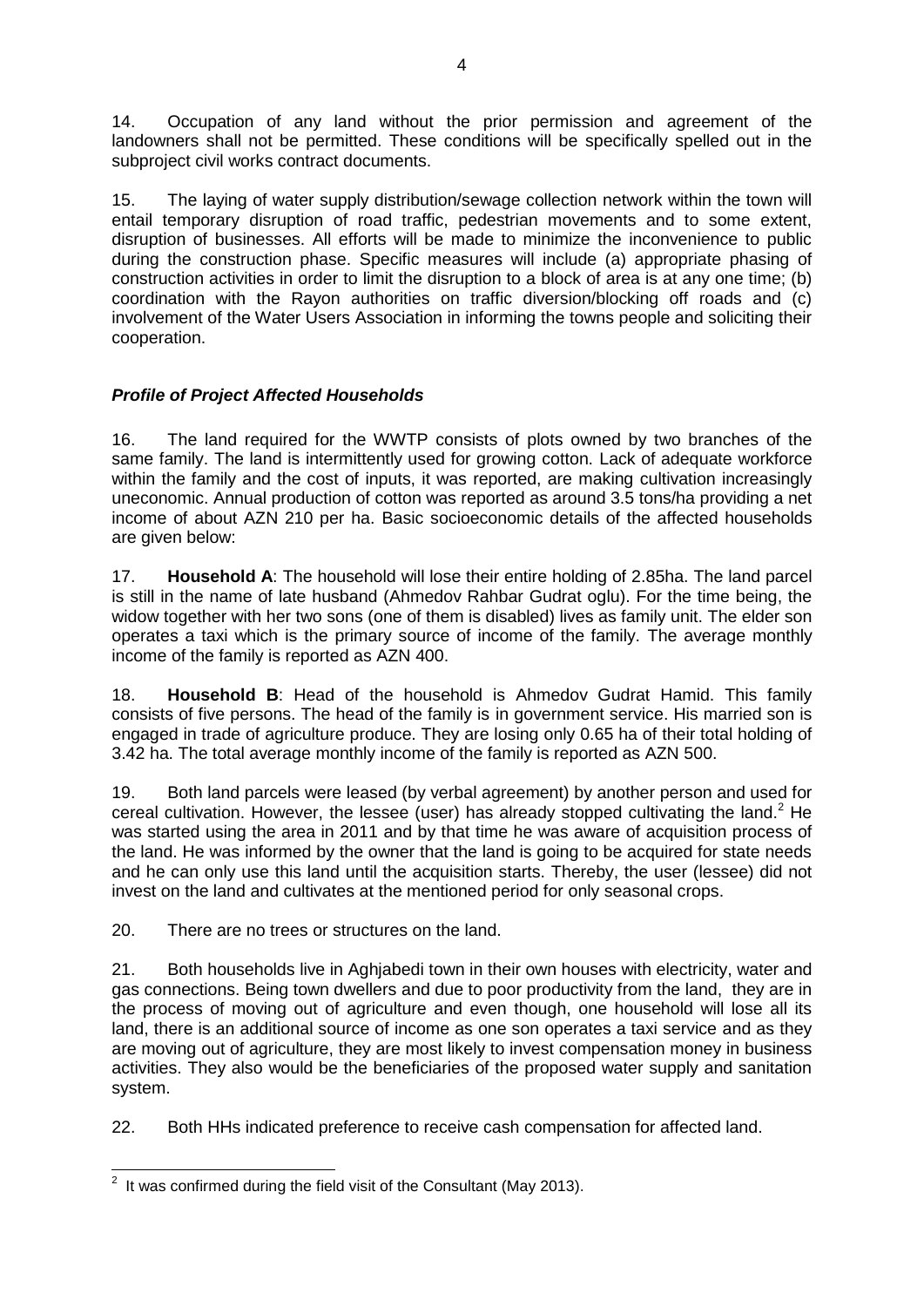#### *Indigenous People*

23. Aghiabedi subproject does not affect any indigenous peoples groups.

#### <span id="page-6-0"></span>**COMPENSATION AND ENTITLEMENT**

#### **Policy Framework and Entitlement Matrix**

24. The LARF of the Azerbaijan Water Supply and Sanitation Investment Program as updated on November 2011 applies to all projects financed under the MFF. The households whose crops or trees are affected during construction are entitled to compensation in replacement value. Table 4 below shows the relevant provisions in the entitlement matrix of the LARF.

| Loss type                            | <b>Specification</b>                                      | <b>Displaced</b><br><b>Person</b>                            | <b>Compensation Entitlements</b>                                                                                                                                                                                                        |
|--------------------------------------|-----------------------------------------------------------|--------------------------------------------------------------|-----------------------------------------------------------------------------------------------------------------------------------------------------------------------------------------------------------------------------------------|
| Permanent<br>loss of<br>private land | Agricultural,<br>residential and<br>commercial<br>land    | Land owner                                                   | Cash compensation based on market value free<br>of transaction cost plus 20% additional<br>compensation according to Presidential Decree<br>dated 26, 12, 2007.                                                                         |
|                                      | Additional<br>provisions for<br>severe impacts            |                                                              | 1 severe impact allowance equal to the net<br>income from annual crop production (inclusive<br>of winter and summer crop and addition to<br>standing crop compensation) and the waiving of<br>taxes and fees                            |
| Standing<br>Crops                    | Crops affected                                            | All DPs                                                      | Cash compensation equivalent to the gross<br>income from the crop computed as the market<br>value of the total annual produce from affected<br>land. (Market prices have been taken from the<br>website of State Statistical Committee. |
| Severe<br>impact                     | Severely<br>affected people<br>(10% or more<br>land take) | Severely<br>affected<br>people (10% or<br>more land<br>take) | Cash compensation equivalent to market value of<br>a year's net yield of the land lost will be paid to<br>the severely affected HH.                                                                                                     |

#### **Table 2: Entitlement Matrix**

25. Based on the LARF provisions, the methodology for assessing compensation rates of different items is as follows:

- (i) Land compensation is calculated based on market rate. Replacement value is used in case of unavailability of the market price.
- (ii) Annual crops will be valued at full market rate at the farm gate.

26. In case of temporary land acquisition, occurs the contractors will be required to negotiate and reach an agreement with the owners of such sites before those are used temporarily. Proofs of such agreements will also be submitted to AZERSU for review to ensure that all appropriate provisions in the LARF are complied with. Any civil works contractor shall not occupy any land without a prior agreement with the land owners and this condition will be clearly specified in the civil works contract.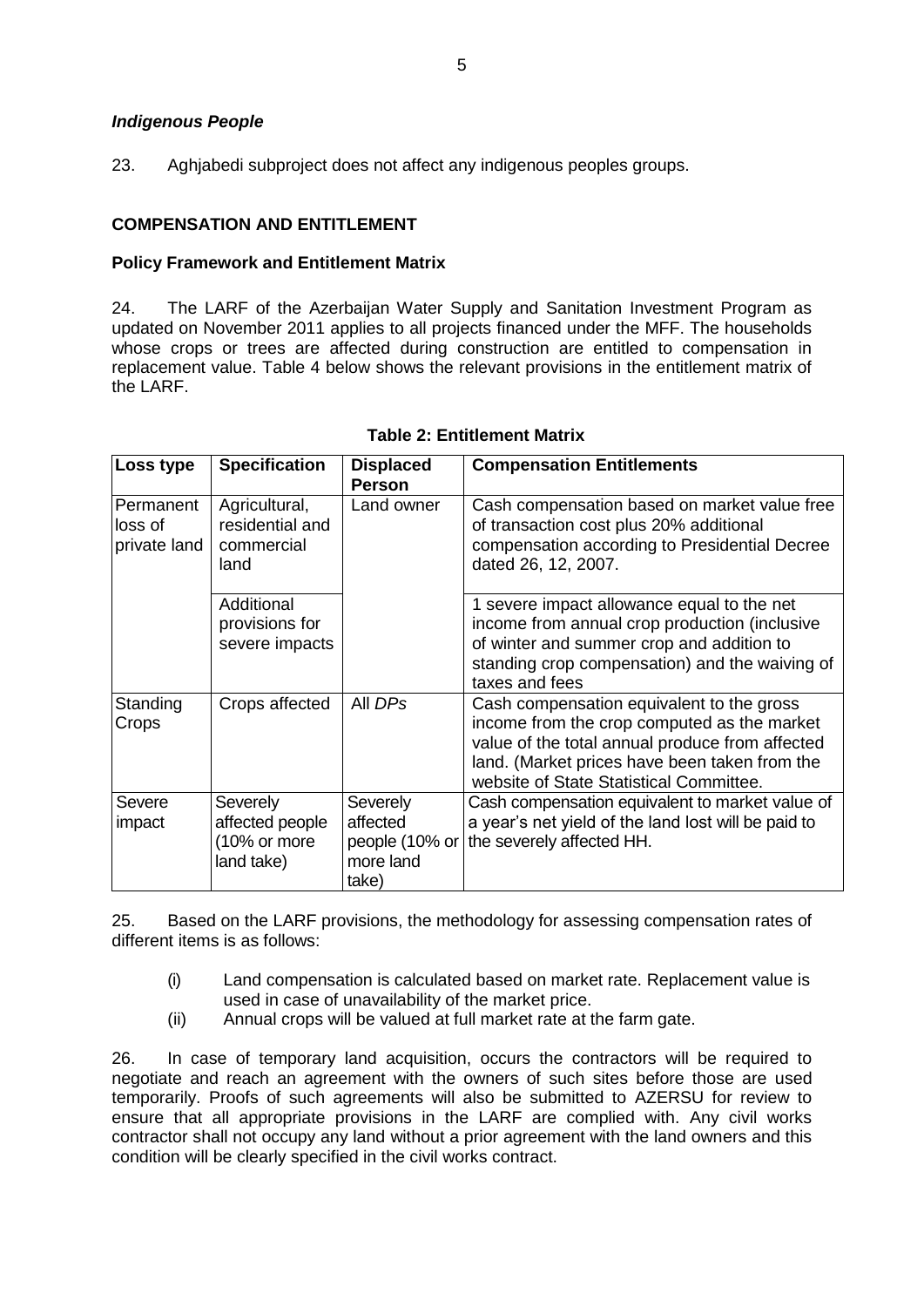- 27. Such agreements will be based on the following principles:
	- Rent shall be agreed between contractor and the land owner based on the loss of revenue by the land owner/land user during the period of its use by the contractor;
	- Affected land and/or attachments on the land will be restored to its pre-subproject condition. Permanent damages to improvements/structures, if any, will be compensated in cash following the provisions in the entitlements matrix.

28. Upon the completion of works, the land that was temporarily used must be restored to its pre-project condition and returned to the owner/user with compensation for the following items:

- (i) Loss of annual crop production
- (ii) Potential crop yield reduction for three years
- (iii) Loss of any trees or perennial crops
- (iv) Loss of use of grazing land
- (v) Loss of immovable assets and land attachments.

29. One of the conditions for release of final payment to the civil works contractors is the submission of proof that all temporarily used lands have been fully restored to their preproject conditions and that there are no pending compensation issues related to the temporary use of land.

#### *Compensation for the Affected Lands*

30. The compensation and entitlement policy for Aghjabedi subproject is based on the approved LARF of the Azerbaijan Water Supply and Sanitation Investment Program. In accordance with the LARF, the two affected households will be entitled to:

- Compensation for the loss of land at prevailing market/replacement value;
- Compensation for the standing crop, if any, equal to the net annual income from the standing crop;<sup>3</sup>
- $\bullet$ One severe impact allowance equal to the net annual income from the acquired land (market value of the annual production from the land minus input costs).

#### **Legal Framework**

31. Based on the requirements of the "Law on Land Acquisition for State Needs", AZERSU was designated as an Acquiring Agency for Adjabedi Project by the Cabinet of Ministers (Cab Min resolution # 310, dated 12 December 2012). Therefore, AZERSU has rights to make valuation of affected assets with his own resources or involve independent appraiser. Then, for the next step determined compensation amount should be agreed with the Supervision Agency (Ministry of Finance). Initially, Design and Supervision Consultants (DSC) together with District officials consulted the owners. <sup>4</sup> The owners have consented to sell the land to SuKanal for AZN 5000 per hectare. The Civil Code and Land Code provide the basis for acquisition of land for projects of state interest while the Cabinet of Ministers Resolution No. 42 outlines procedures for the acquisition. Collectively, these regulations consider three options for the land acquisition payable only to the legal landowners: (i) landfor-land, (ii) compensation based on market prices, and (iii) dispute over compensation subject to resolution in the courts. In April 2009, the Cabinet of Ministers issued Decision No: 54, which specifies the procedure to be followed for valuation of properties needed for state

 3 AZERSU will possess the land for construction only when the harvest is completed.

<sup>4</sup> February, 2013.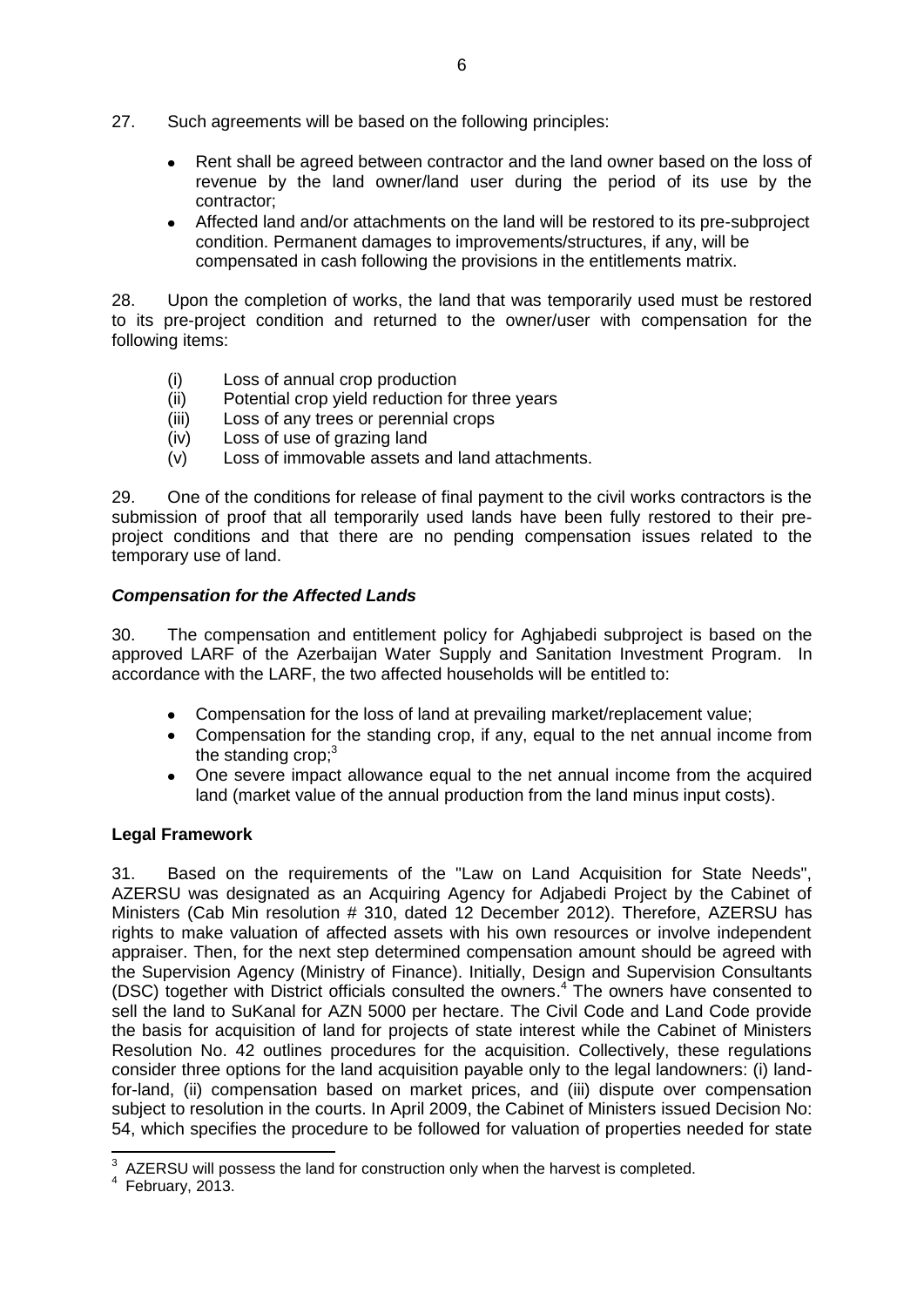needs and payment of compensation to the APs. This decree has provision for the rehabilitation of income loss and payment of compensation on market rates.

32. The LAL stipulates that in case of state needs the market price is calculated as an average of three highest land transaction prices which were sold and bought in the same area for recent three months. Also, it is defined that the replacement value of land is calculated price including expenses with respect to enrichment of productivity, provision of basic facilities, as well as registration costs. When there is no appropriate data for determining market price, the replacement value is used. For this sub-project data is available based on recent land transaction agreements. However, as the time is passing after the discussion with the land owners the exact amount of compensation will be determined during the implementation stage by AZERSU.<sup>5</sup>

33. Azerbaijan land Codes and regulations are similar to ADB involuntary resettlement safeguards. In principle, Azeri laws and regulations relevant to LAR and ADB's Policy adhere not only to the objective of compensation for affected families, but also to the objective of rehabilitation. The major differences between Azeri Laws and ADB policy are recognition of nontitle holders and additional support for severity of impacts. The entitlement matrix provides measures to reconcile the existing gaps between the Azeri laws and regulations and ADB's Policy

34. ADB's Involuntary Resettlement Policy is based on the following principles:

- Involuntary resettlement is to be avoided or at least minimized.
- Compensation will ensure the maintenance of the APs' pre-project living standards.
- APs should be fully informed and consulted on LAR compensation options.
- APs' socio-cultural institutions should be supported and used as much as possible.
- Compensation will be carried out with equal consideration of women and men.
- Lack of formal legal land title should not be a hindrance to rehabilitation.
- Particular attention should be paid to households headed by women and other vulnerable groups, such as indigenous peoples and ethnic minorities, and appropriate assistance should be provided to help improve their status.
- LAR should be conceived and executed as a part of the project, and the full costs of compensation should be included in project costs and benefits.
- Compensation and resettlement subsidies will be fully provided prior to clearance of ROW and ground leveling and demolition.

35. According to Presidential decree (dated 26 December 2007), 20% additional compensation should be added on the market value of the affected land. Therefore, total land compensations should be as follows:

| No             | Name and<br><b>Surname</b>           | Total<br>Area<br>(ha) | <b>Affecte</b><br>d Area<br>(ha) | Unit<br><b>Price</b><br>AZN/ha) | Land<br><b>Price</b> | 20%<br><b>Bonus</b> | Total<br>Compen<br>sation |
|----------------|--------------------------------------|-----------------------|----------------------------------|---------------------------------|----------------------|---------------------|---------------------------|
|                | Rahbar<br>Ahmedov<br>Gudrat (JN-382) | 2.85                  | 2.85                             | 5000                            | 14,250               | 2,850               | 17,100                    |
| $\overline{2}$ | Ahmedov<br>Gudrat<br>Hamid (JN-383)  | 3.42                  | 0.65                             | 5000                            | 3,250                | 650                 | 3,900                     |
|                | $\mathsf{Total}$                     | 6.27                  | 3.5                              |                                 | 17,500               | 3,500               | 21,000                    |

#### **Table 3: Compensation for Land**

**EXECUTE:**<br><sup>5</sup> As shown in the third row of the schedule table.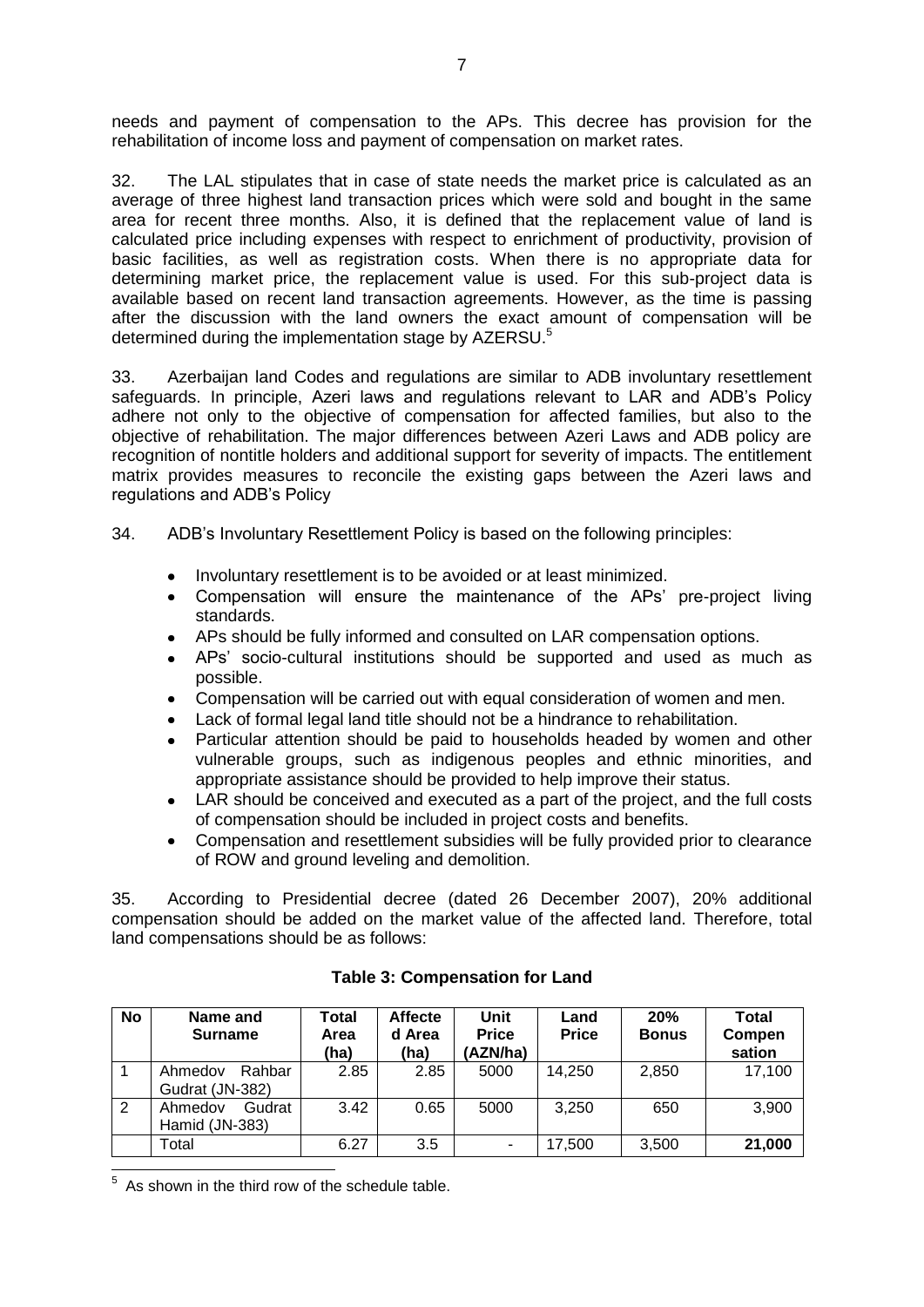#### *Severe Impact Allowance*

36. Severe Impact Allowance is considered onto the compensation amount in case >10% of a DP's income or agricultural land is affected, Severe impacts is equal to the market value of a year's net yield of the land lost.

37. One of DPs is considered as severely affected by the Project. Thus, the HH will lose entire of his farmland. This land plot was used to be cultivated for cotton growing. Therefore, the severe impact allowance will be calculated as the following:

*SIA (Severe impact allowance) = Pro (Productivity) x A (Area to be acquired) x Av.pr (Average market Price) - C (costs to cultivate crop*)

38. According to official statistics (as of 2011 and 2012) profit of cotton growing is -12%. It means that people cultivated cotton lost money. So, the mentioned method for calculating severe impact allowance is useless in that case. Therefore, special discussions were held with the DP and come to a agreement that his net income is 210 AZN / ha. $^6$ 

39. None of the affected HHs can be described as the vulnerable. Although, there is an old lady in the affected HH and the affected land parcel should be automatically registered to her name after her husband's death, the HH is not vulnerable. Because, in reality the family is headed and ruled by the son and the total monthly income of the family is more than the official need criterion.<sup>7</sup>

#### *Gender Issues*

40. One of the affected households is a women-headed household. It also will be the more seriously affected of the two affected household. During the implementation, it will be ensured that compensation is paid directly to the de facto head of the household.

### <span id="page-9-0"></span>**COST ESTIMATES AND BUDGET**

41. The direct cost of LAR activities in Aghjabedi consists of compensation for the acquired lands, compensation for standing crops (if there is any) and one severe impact allowance equivalent to the market value of one year's crop (see table 4). The resettlement budget is integral part of the Investment Program Cost and will be funded by AZERSU by agreement of Ministry of Finance. This budget will be finalized and approved prior to the award of civil works contract. Compensation will be paid by AZERSU directly to the affected person in accordance with the rules and procedures of government.

| <b>Table. 4 LAR Costs and Budget</b> |      |             |                     |                         |  |
|--------------------------------------|------|-------------|---------------------|-------------------------|--|
| <b>Item</b>                          | Qty  | <b>Unit</b> | <b>Unit</b><br>Rate | <b>Total Cost (AZN)</b> |  |
| <b>Land Compensation</b>             | 3.5  | Ha          | 5000                | 21,000                  |  |
| Severe Impact Allowance              | 2.85 | Ha          | 210                 | 598                     |  |
| Administration & Implementation      |      |             |                     | 500                     |  |
| Consultation & Information           |      |             |                     | 500                     |  |
| Total                                |      |             |                     | 22,598                  |  |
| Contingency                          | 10   | %           |                     | 2,259                   |  |
| <b>Grand Total</b>                   |      |             |                     | 24,857                  |  |

 $^6$  Net annual income was inquired from the affected family.

-

<sup>93</sup> AZN per person for 2013.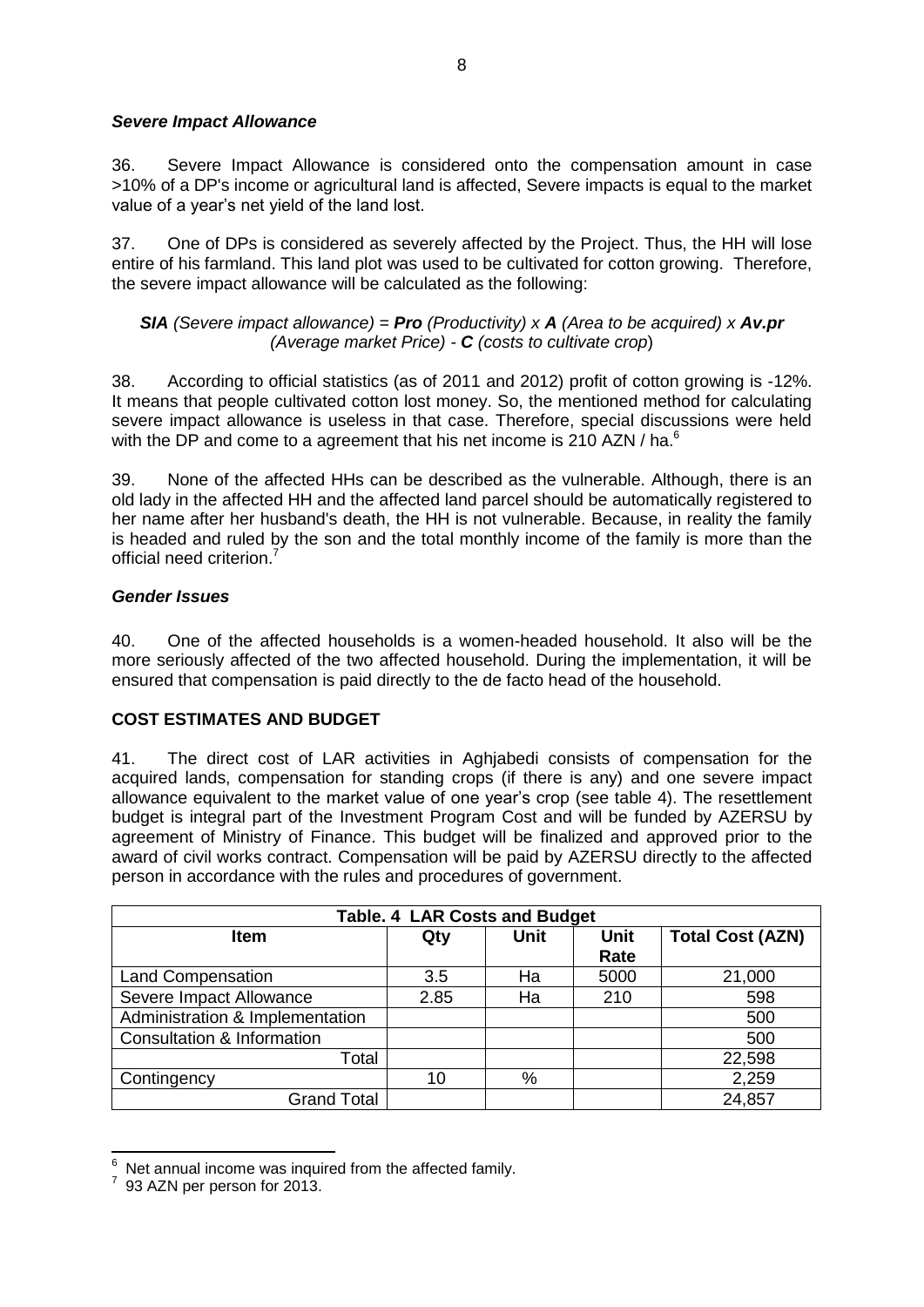#### <span id="page-10-0"></span>**PUBLIC PARTICIPATION, CONSULTATION**

42. During the feasibility design stage, the Consultant held public consultation at Aghjabedi with all relevant stakeholders in March 2009. Interview with the two affected households were carried out along with the Rayon Executive Power and SuKanal office. Required procedures for land acquisition and rights of APs were explained to affected families. There weren't any raised issues during this interview, except request for information on schedule of taking possession. Thereby, it was explained to them that both APs will be informed at least 6 months before the process starts.

43. Once this LARP is approved, it will be translated and disclosed to the affected people. They will be informed about the formal procedures of land transfer, compensation payment and all other relevant details. The LARP will be disclosed at AZERSU's website.

#### **GRIEVANCE MANAGEMENT**

44. A grievance mechanism will be setup to allow an AP to refer any disagreeable decision, practice or activity arising from land or other assets compensation. APs will be fully informed of their rights and of the procedures for addressing complaints whether verbally or in writing.

45. Steps by step grievance resolution mechanism is described in the table 5.

| <b>Step</b> | <b>Responsible Units and Time Frame</b>                                                                                                                                                                                                                                                                                                                                                                                                                                           |
|-------------|-----------------------------------------------------------------------------------------------------------------------------------------------------------------------------------------------------------------------------------------------------------------------------------------------------------------------------------------------------------------------------------------------------------------------------------------------------------------------------------|
| Step 1      | Complaint resolution is first attempted at the rayon level with the involvement                                                                                                                                                                                                                                                                                                                                                                                                   |
|             | of the SuKanal office, and rayon authorities. Timeframe for the review and<br>solution of a resolution is a month.                                                                                                                                                                                                                                                                                                                                                                |
| Step 2      | If still no solution, a grievance can then be lodged to the Project Management                                                                                                                                                                                                                                                                                                                                                                                                    |
|             | Office (PMO) of AZERSU. Within 15 days PMO in assistance with the related                                                                                                                                                                                                                                                                                                                                                                                                         |
|             | departments of AZERSU try to solve the problem.                                                                                                                                                                                                                                                                                                                                                                                                                                   |
| Step 3      | If after the step 2, no solution has been reached, a grievance can be directly<br>lodged to MoF (as the government designated control agency on LAR<br>issues). The AP must lodge the complaint within 1 month after receiving<br>response from the PMO and provide the necessary documents supporting<br>his/her claim. MoF will provide a response within 15 days of registering the<br>complaint. The MoF decision should be in compliance with the provisions of<br>the LARF. |
|             |                                                                                                                                                                                                                                                                                                                                                                                                                                                                                   |
| Step 4      | If the AP is still not satisfied with the MoF decision, the AP can submit his/her<br>complaint to the appropriate court of law for resolution.                                                                                                                                                                                                                                                                                                                                    |

#### **Table 5: Grievance Resolution Procedure**

#### <span id="page-10-1"></span>**ORGANIZATIONAL SET-UP**

46. Since there are limited impacts, payments will be done by AZERSU through the Agdjabedi Rayon Executive Power, as well as officials of local SuKanal. State Property Committee and Land and Cartography Committee will assist in verification of affected assets and delimitation of unacquired part of the land. Revised land title document will be prepared by the State Property Committee.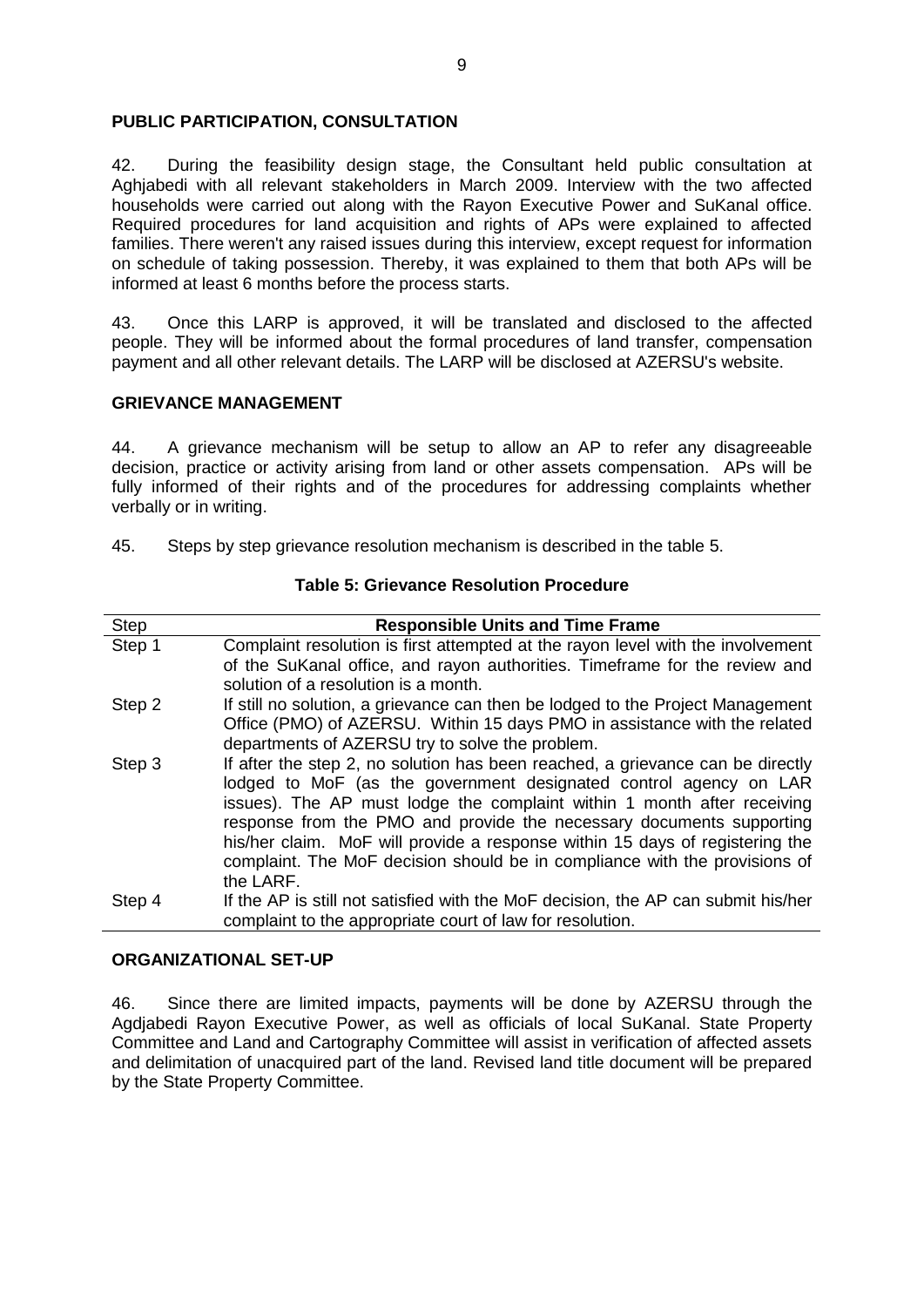#### **FUNDS FLOW**

47. After the approval of the updated LARP budget by the MoF, the fund will be allocated to the Special account of AZERSU. Then, AZERSU will open accounts for affected persons in the local banks and transfer the money.

48. APs can take the compensation payment whenever they want

#### **MONITORING**

49. Internal monitoring will be undertaken by the PMO of AZERSU and M&E reports will be submitted semi-annually to AZERSU and ADB. After rehabilitation, one annual investigation will be conducted to evaluate the results compared with the baseline condition, and the evaluation reports submitted to AZERSU and ADB for final acceptance of the Project completion. Approval to possess the lands and commence civil works on the WWTP will be subject to ADB clearance of the LARP completion report. External monitoring, evaluation and reporting are not required for this subproject as the level of impact anticipated is insignificant.

#### **OTHER MATTERS RELATED TO ACQUISITION**

50. The local SuKanal will assess the temporary impacts or use of land by the contractors to check if necessary agreements have been obtained with affected owners/land users and whether these comply with the provisions in the LARP. The local SuKanal will also maintain copies of agreements between contractors and people affected temporarily by the civil works. The local SuKnal will also check on the contractors' report on the restoration of temporarily used land and verify if there are pending compensation issues or complaints related to the civil works activities. Reports from the local SuKnals on temporary land acquisition/impacts will be consolidated by AZERSU and included in its regular report to ADB.

#### <span id="page-11-0"></span>**IMPLEMENTATION SCHEDULE**

51. All compensation due to the two affected households will be paid and the land titles transferred to local SuKnal before the award of the civil works contract for the WWTP.

|           | Timeframe                                                                                    | 2013 |     |     |     |     |            |     |            |
|-----------|----------------------------------------------------------------------------------------------|------|-----|-----|-----|-----|------------|-----|------------|
| <b>No</b> | Activity                                                                                     | May  | Jun | Jul | Aug | Sep | <b>Oct</b> | Nov | <b>Dec</b> |
| 1         | Finalization and approval of the LARP                                                        |      |     |     |     |     |            |     |            |
| 2         | Notification to the APs on land acquisition                                                  |      |     |     |     |     |            |     |            |
| 3         | Agreement with APs on compensation<br>amount on the basis of price determined by<br>the LARP |      |     |     |     |     |            |     |            |
| 4         | Updated LARP review and approval by<br>AZERSU, MoF and ADB                                   |      |     |     |     |     |            |     |            |
| 5         | Transfer of the budget to AZERSU                                                             |      |     |     |     |     |            |     |            |
| 6         | Payment of compensation to local bank<br>accounts of APs                                     |      |     |     |     |     |            |     |            |
| 7         | Preparation and submission of the<br>Completion Report to ADB                                |      |     |     |     |     |            |     |            |

#### **Table 6: Implementation Schedule**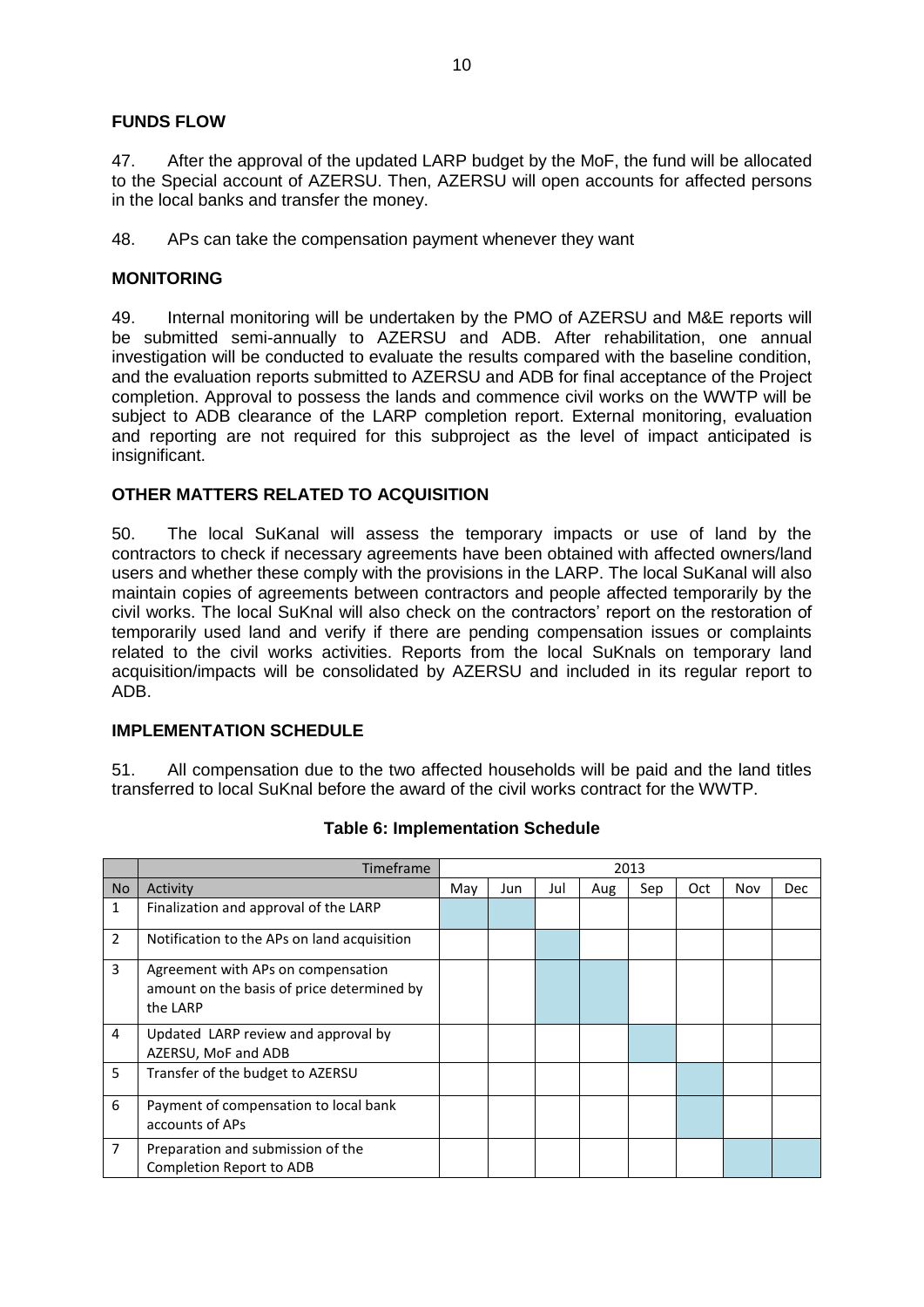# **ANNEX 1**

# **Subproject Overview - Aghjabedi**

|                                              | <b>Component</b>                                                                                                                                                                     | <b>Social Safeguard Overview</b>                                                                                                                                                                                                                                                                                                                              |
|----------------------------------------------|--------------------------------------------------------------------------------------------------------------------------------------------------------------------------------------|---------------------------------------------------------------------------------------------------------------------------------------------------------------------------------------------------------------------------------------------------------------------------------------------------------------------------------------------------------------|
| <b>Water</b><br>Supply or<br><b>Sewerage</b> | intake, reservoirs, distribution system,<br>etc.                                                                                                                                     |                                                                                                                                                                                                                                                                                                                                                               |
| Water<br>Supply                              | Drilling of eight boreholes (140 - 150 m<br>deep)                                                                                                                                    | Land type: Former well field<br>$\bullet$<br>• Owner: SuKanal<br>Area: Each borehole covers 900<br>m <sup>2</sup> (7200 m <sup>2</sup> in total) 3.2 ha<br>available<br>APs: none<br>IPs: none<br>Vulnerable / BPL: none                                                                                                                                      |
| Water<br>Supply                              | Construction of main pipelines from<br>boreholes to water intake chamber (3.175<br>km of $150 - 400$ mm dia pipe). Pipes to<br>be laid in trench at 1.2 m depth requiring<br>5 m RoW | Land type: Former well field<br>Owner: SuKanal<br>$\bullet$<br>Length: 3.175 km and assuming a<br>corridor width of 10 m for<br>construction purposes<br>APs: none<br>IPs: none<br>Vulnerable / BPL: none                                                                                                                                                     |
| Water<br>Supply                              | Construction of water intake chamber at<br>borehole field. Construction of soil based,<br>sand-gravel covered access road to<br>borehole intake facility is included.                | • Land type: Former well field<br>Owner: SuKanal<br>Area: 900 m <sup>2</sup> are required. 3.2 ha<br>available. A corridor width of 5 m<br>has been assumed for access<br>road RoW.<br>• APs: none<br>IPs: none<br>Vulnerable / BPL: none                                                                                                                     |
| Water<br>Supply                              | Construction of PVC pipelines from pump<br>station to existing reservoir sites (13 km of<br>500 mm dia pipe requiring 5 m RoW)                                                       | • Land type: Exact location to be<br>determined during detailed design<br>but will be laid through grazing<br>land and along road alignment<br>Owner: Public road and public<br>grazing area. The latter to be<br>verified during DMS.<br>• Area/Length: 5 ha of grazing land,<br>along 13 km public road<br>APs: none<br>IPs: none<br>Vulnerable / BPL: none |
| Water<br>Supply                              | Upgrading external energy supply already<br>existing for the original boreholes. Length<br>not investigated.                                                                         | • Land type: Existing alignment can<br>be reused<br>Owner: Public road<br>Length: Not yet investigated<br>APs: none<br>IPs: none<br>Vulnerable / BPL: none                                                                                                                                                                                                    |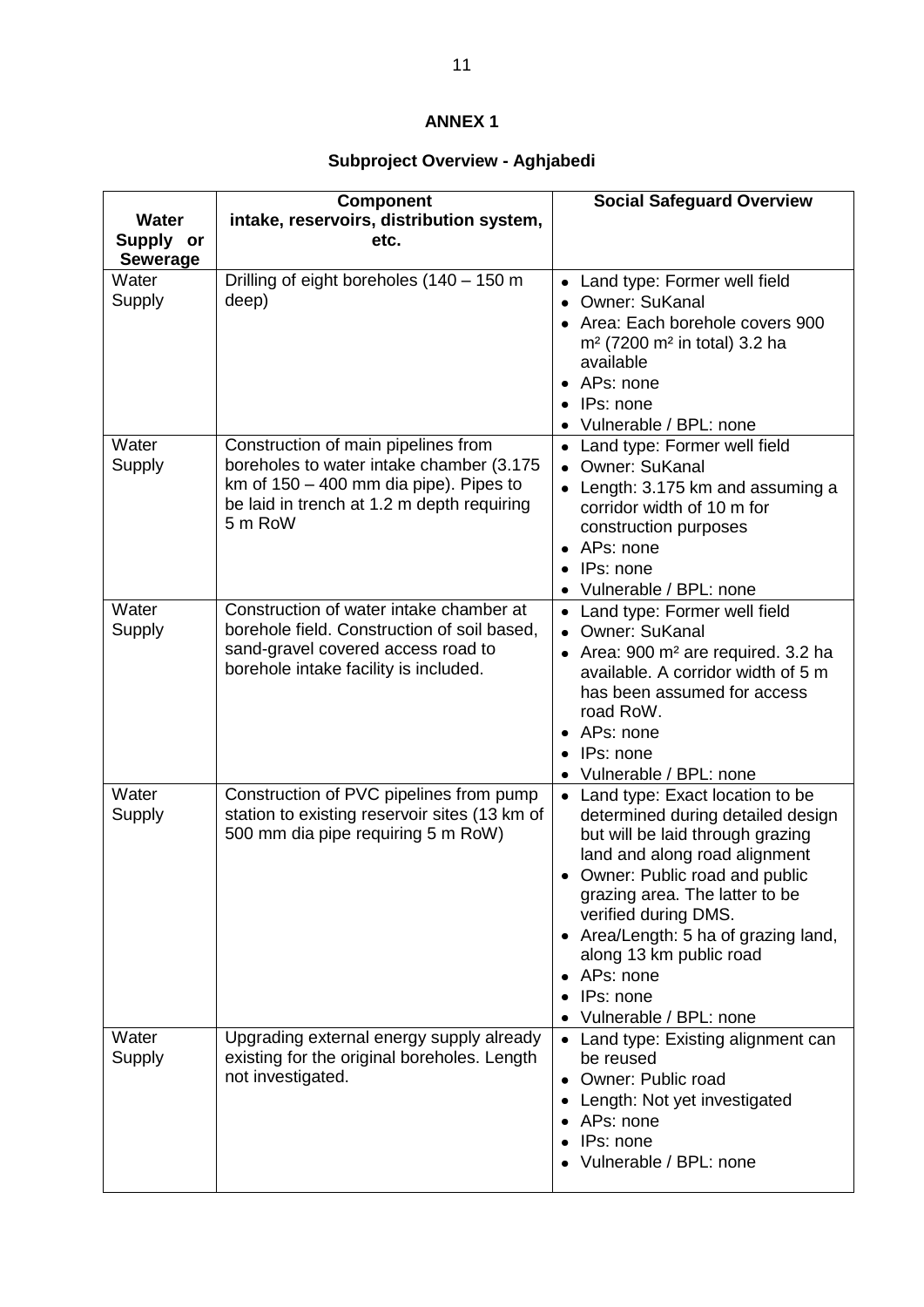| <b>Water</b><br>Supply or<br><b>Sewerage</b> | <b>Component</b><br>intake, reservoirs, distribution system,<br>etc.                                                                                                                                                          | <b>Social Safeguard Overview</b>                                                                                                                                                         |
|----------------------------------------------|-------------------------------------------------------------------------------------------------------------------------------------------------------------------------------------------------------------------------------|------------------------------------------------------------------------------------------------------------------------------------------------------------------------------------------|
| Water<br>Supply                              | • Reconstruction of existing Pump<br><b>Station at Reservoir Site</b><br>• Reconstruction of building of P/St<br>• Supply and Installation of Equipment<br>and technological pipelines<br>$170 \text{ m}^2$ area<br>$\bullet$ | Land type: Existing PSt land<br>• Owner: SuKanal<br>• Area: 170 m <sup>2</sup> are required. 3.0 ha<br>are available.<br>• APs: none<br>IPs: none<br>Vulnerable / BPL: none              |
| Water<br>Supply                              | Construction of water intake chamber at<br>the reservoirs (25 m <sup>2</sup> area)                                                                                                                                            | • Land type: Existing PS land<br>Owner: SuKanal<br>$\bullet$<br>• Area: 25 m <sup>2</sup> are required. 3.0 ha<br>are available.<br>• APs: none<br>• IPs: none<br>Vulnerable / BPL: none |
| Water<br>Supply                              | New Treatment facilities using<br>chlorination, Laboratories at reservoir site<br>with guardhouse                                                                                                                             | Land type: Existing PS land<br>• Owner: SuKanal<br>Area: 3.0 ha available<br>APs: none<br>IPs: none<br>• Vulnerable / BPL: none                                                          |
| Water<br>Supply                              | Reconstruction of existing water<br>reservoirs at existing site ( $V = 1000$ m <sup>3</sup> )                                                                                                                                 | Land type: Existing PS land<br>Owner: SuKanal<br>Area: 3.0 ha available<br>• APs: none<br>IPs: none<br>Vulnerable / BPL: none                                                            |
| Water<br>Supply                              | Construction of water reservoir<br>$(V = 2000 \text{ m}^3)$                                                                                                                                                                   | Land type: Existing PS land<br>$\bullet$<br>• Owner: SuKanal<br>Area: 3.0 ha are available<br>APs: none<br>IPs: none<br>Vulnerable / BPL: none                                           |
| Water<br>Supply                              | Area facilities, structures and networks<br>including the construction of a lavatory                                                                                                                                          | Land type: Existing PS land<br>Owner: SuKanal<br>Area: 3.0 ha are available<br>APs: none<br>IPs: none<br>Vulnerable / BPL: none                                                          |
| Water<br>Supply                              | Construction of main steel pipeline<br>between pump station and distribution<br>network (400 m of 500mm dia pipe<br>requiring 5 m RoW)                                                                                        | Land type: Alignment along road<br>Owner: SuKanal<br>$\bullet$<br>Length: 400 m<br>APs: none<br>IPs: none<br>Vulnerable / BPL: none                                                      |
| Water<br>Supply                              | Replacement of 52.3 km water network<br>and augmentation of 17.7 km pipelines<br>(110-480 mm dia pipe requiring 5 m RoW)                                                                                                      | Land type: Within existing road<br>reserve<br>Owner: Public roads for                                                                                                                    |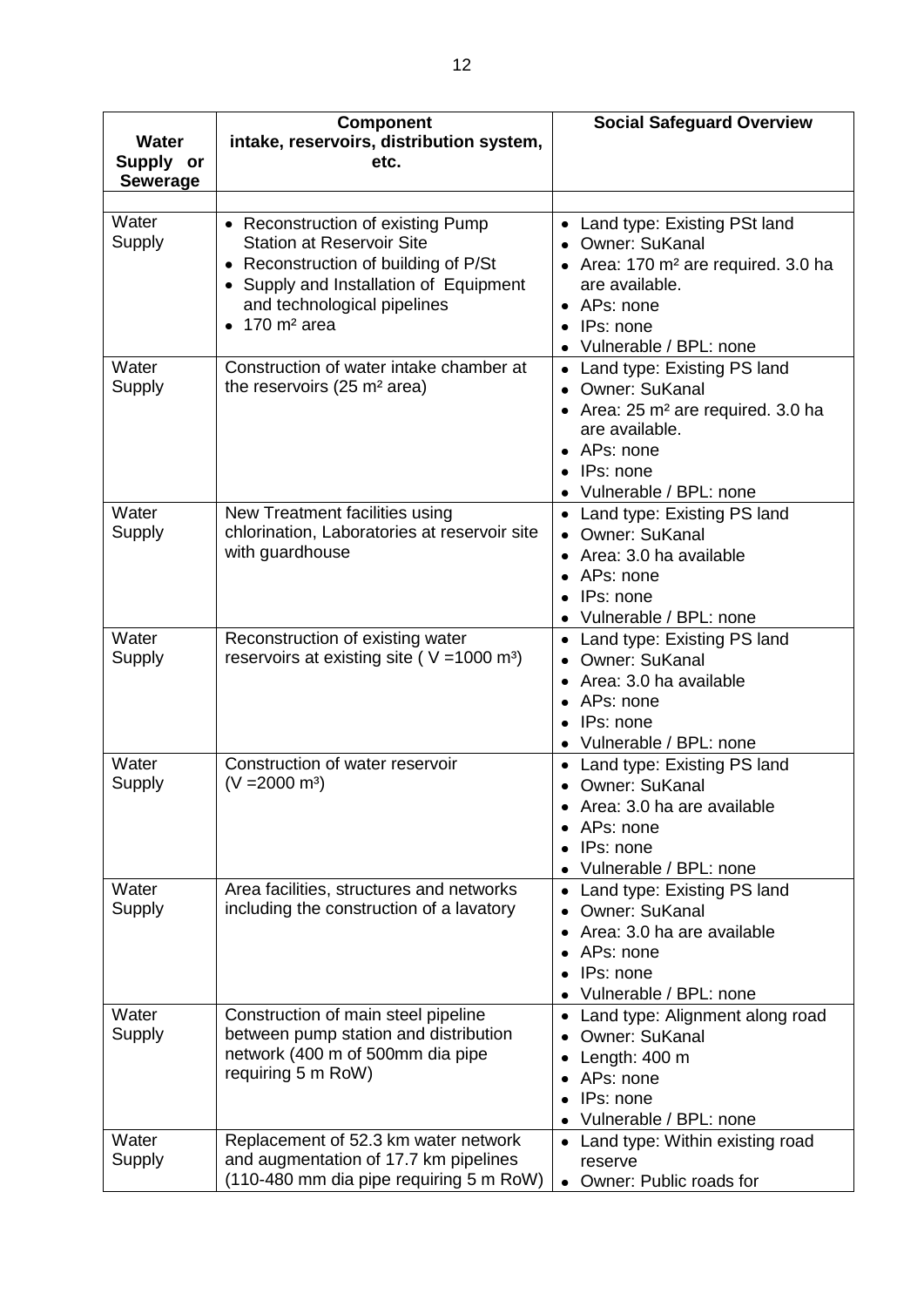|                                              | <b>Component</b>                                                                                                                                                          | <b>Social Safeguard Overview</b>                                                                                                                                                                                                                                                                                                                                                                                  |
|----------------------------------------------|---------------------------------------------------------------------------------------------------------------------------------------------------------------------------|-------------------------------------------------------------------------------------------------------------------------------------------------------------------------------------------------------------------------------------------------------------------------------------------------------------------------------------------------------------------------------------------------------------------|
| <b>Water</b><br>Supply or<br><b>Sewerage</b> | intake, reservoirs, distribution system,<br>etc.                                                                                                                          |                                                                                                                                                                                                                                                                                                                                                                                                                   |
|                                              | to be placed within 1 km radius of the<br>town centre. Construction of metering,<br>hydrants, and house connections                                                       | distribution network. Metering,<br>hydrants and house connections<br>will be placed within the<br>administrative boundary of the<br>town<br>• Length: 70 km<br>• APs: To be determined in DMS<br>IPs: none<br>Vulnerable / BPL: none                                                                                                                                                                              |
| Sewerage                                     | Wastewater network: Abandon 13.5 km<br>old asbestos cement pipes and install 70<br>km new pipe network (200-800 mm dia<br>pipe requiring 5 m RoW)                         | • Land Type: Within existing road<br>reserve<br><b>Owner: Public</b><br>Length: 70 km<br>• APs: To be determined in DMS<br>• IPs: none<br>Vulnerable / BPL: to be<br>determined in DMS                                                                                                                                                                                                                            |
| Sewerage                                     | Construction of a pump stations and<br>power supply to pump stations (to be<br>determined if required during detailed<br>design)                                          | Land Type: Public<br>Owner: Municipality,<br>Area: Approx. 25 m <sup>2</sup> per PS.<br>APs: none<br>$\bullet$<br>IPs: none<br>Vulnerable / BPL: To be<br>determined if required during<br>detailed design                                                                                                                                                                                                        |
| Sewerage                                     | Construction of main collector between<br>sewerage network system (or pump<br>station) and wastewater treatment plant<br>(5.8 km of 800 mm dia pipe requiring 5 m<br>RoW) | Land type: Existing roads<br><b>Owner: Public roads</b><br>Length: 5.8 km<br>• APs: none<br>IPs: none<br>$\bullet$<br>Vulnerable / BPL: none                                                                                                                                                                                                                                                                      |
| Sewerage                                     | Wastewater treatment plant, access road<br>and power supply on earmarked land, 3.5<br>ha in area, access road directly from main<br>road alongside the site.              | Land type: Private land formerly<br>used to grow cotton<br>• Owner: 2 retired brothers who now<br>live in Baku<br>Area: 3.5 ha<br>$\bullet$<br>• Transfer Purchase: 5000 manat<br>per hectare has been initially<br>agreed between owners and<br>Aghjabedi SuKanal. Verification of<br>appropriate compensation will be<br>determined by the time of<br>implementation.<br>APs: 2<br>IPs: none<br>Vulnerable: one |
| Sewerage                                     | Effluent discharge line for carrying treated<br>water along existing canals to Bash Mil-<br>Garabag collector (2.7km of 800 mm dia                                        | Land type: Small town canals used<br>for irrigation<br>Owner: Public water bodies                                                                                                                                                                                                                                                                                                                                 |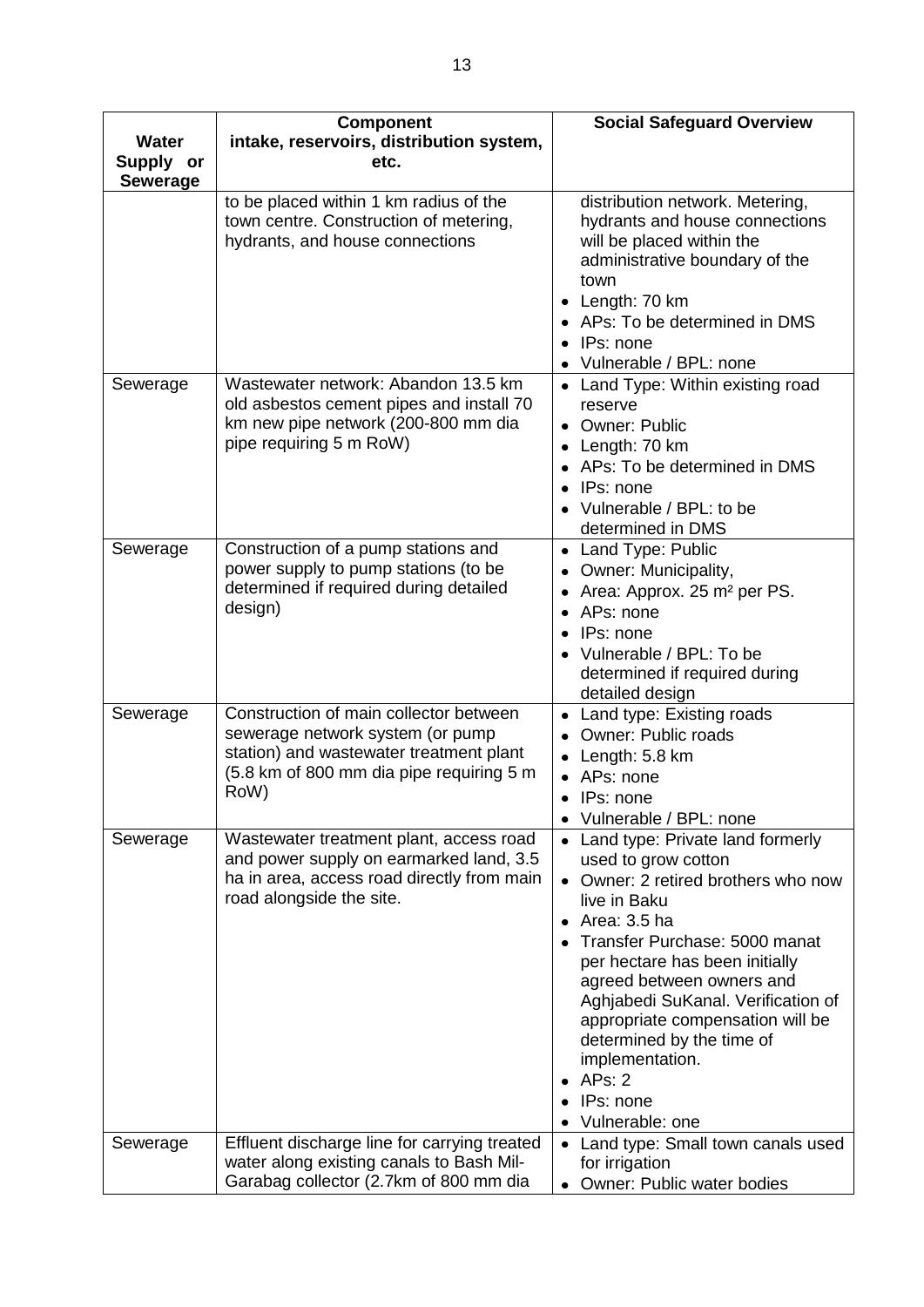|                  | <b>Component</b>                         | <b>Social Safeguard Overview</b> |
|------------------|------------------------------------------|----------------------------------|
| <b>Water</b>     | intake, reservoirs, distribution system, |                                  |
| Supply or        | etc.                                     |                                  |
| <b>Sewerage</b>  |                                          |                                  |
|                  | pipe requiring 5 m RoW)                  | (assured by Water Code, 1998)    |
|                  |                                          | Length: 2.7km                    |
|                  |                                          | APs: none                        |
|                  |                                          | IPs: none                        |
|                  |                                          | Vulnerable / BPL: none           |
| Land             | Landscaping for SuKanal building         | • Land type: Land requiring      |
|                  |                                          | landscaping                      |
|                  |                                          | Owner: SuKanal<br>$\bullet$      |
|                  |                                          | $\bullet$ Area: 2.28 ha          |
|                  |                                          | • APs: none                      |
|                  |                                          | IPs: none                        |
|                  |                                          | Vulnerable / BPL: none           |
| <b>Buildings</b> | SuKanal Administrative Building and      | • Land type: barren land         |
|                  | Workshop                                 | Owner: SuKanal                   |
|                  |                                          | Area: 3 ha                       |
|                  |                                          | APs: none                        |
|                  |                                          | IPs: none                        |
|                  |                                          | Vulnerable / BPL: none           |
| <b>Buildings</b> | Construction of a chlorination building  | Land type: barren land           |
|                  |                                          | • Owner: SuKanal                 |
|                  |                                          | • Area: $0,01$ ha                |
|                  |                                          | • APs: none                      |
|                  |                                          | IPs: none                        |
|                  |                                          | Vulnerable / BPL: none           |
| <b>Buildings</b> | Construction of a laboratory             | • Land type: barren land         |
|                  |                                          | • Owner: SuKanal                 |
|                  |                                          | Area: 0,015 ha                   |
|                  |                                          | APs: none                        |
|                  |                                          | • IPs: none                      |
|                  |                                          | Vulnerable / BPL: none           |
| Service          | Construction of new gravel roads         | Land type: Public                |
| Roads            |                                          | <b>Owner: State</b>              |
|                  |                                          | $\bullet$ Area: 0,02 ha          |
|                  |                                          | • APs: none                      |
|                  |                                          | IPs: none                        |
|                  |                                          | Vulnerable / BPL: none           |

dia = diameter

DMS = Detailed Measurement Survey

NA = Not Applicable

BPL = Below Poverty Line

MoH = Ministry of Health

SES = Sanitary and Epidemiology Service